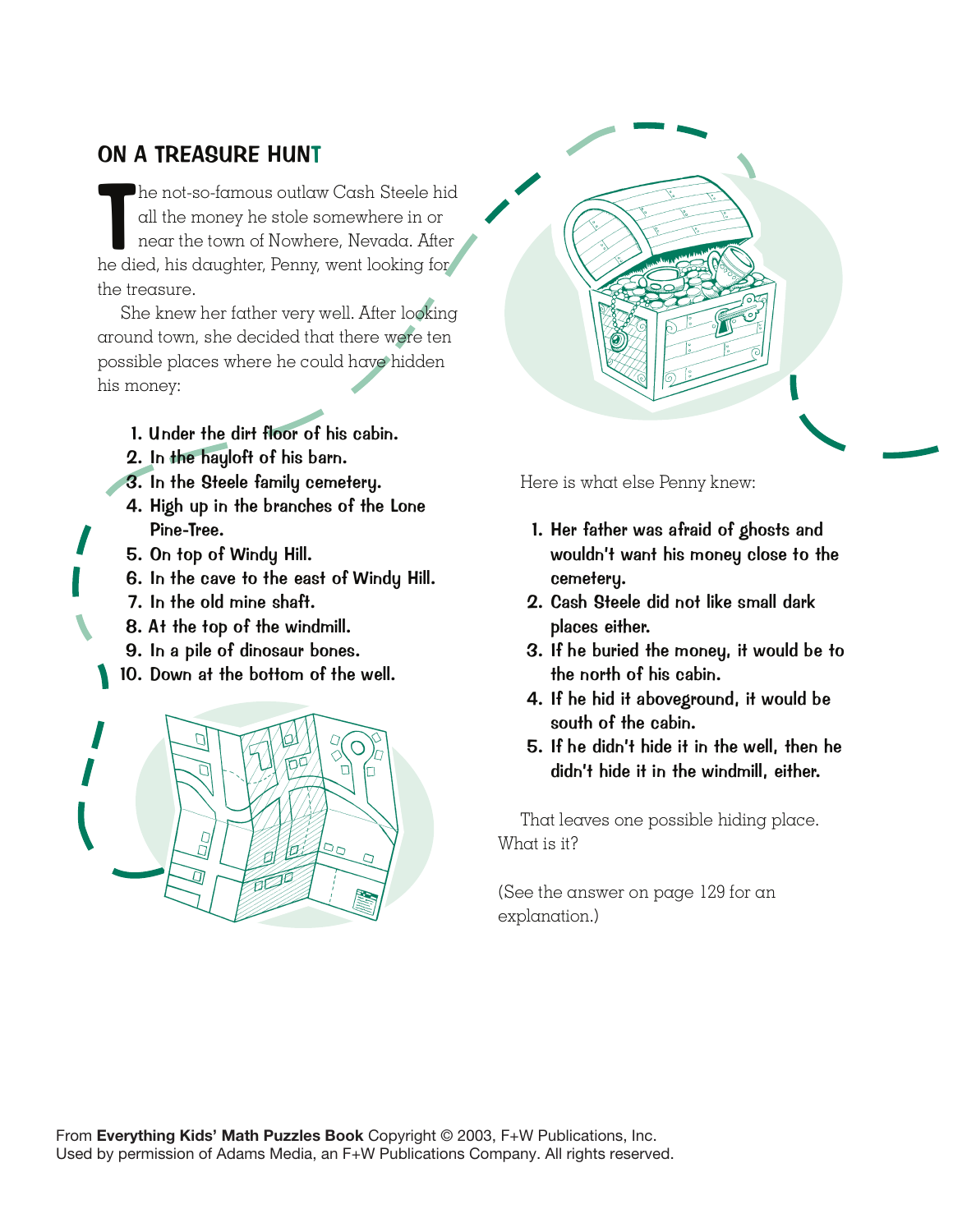

From **Everything Kids' Math Puzzles Book** Copyright © 2003, F+W Publications, Inc. Used by permission of Adams Media, an F+W Publications Company. All rights reserved.